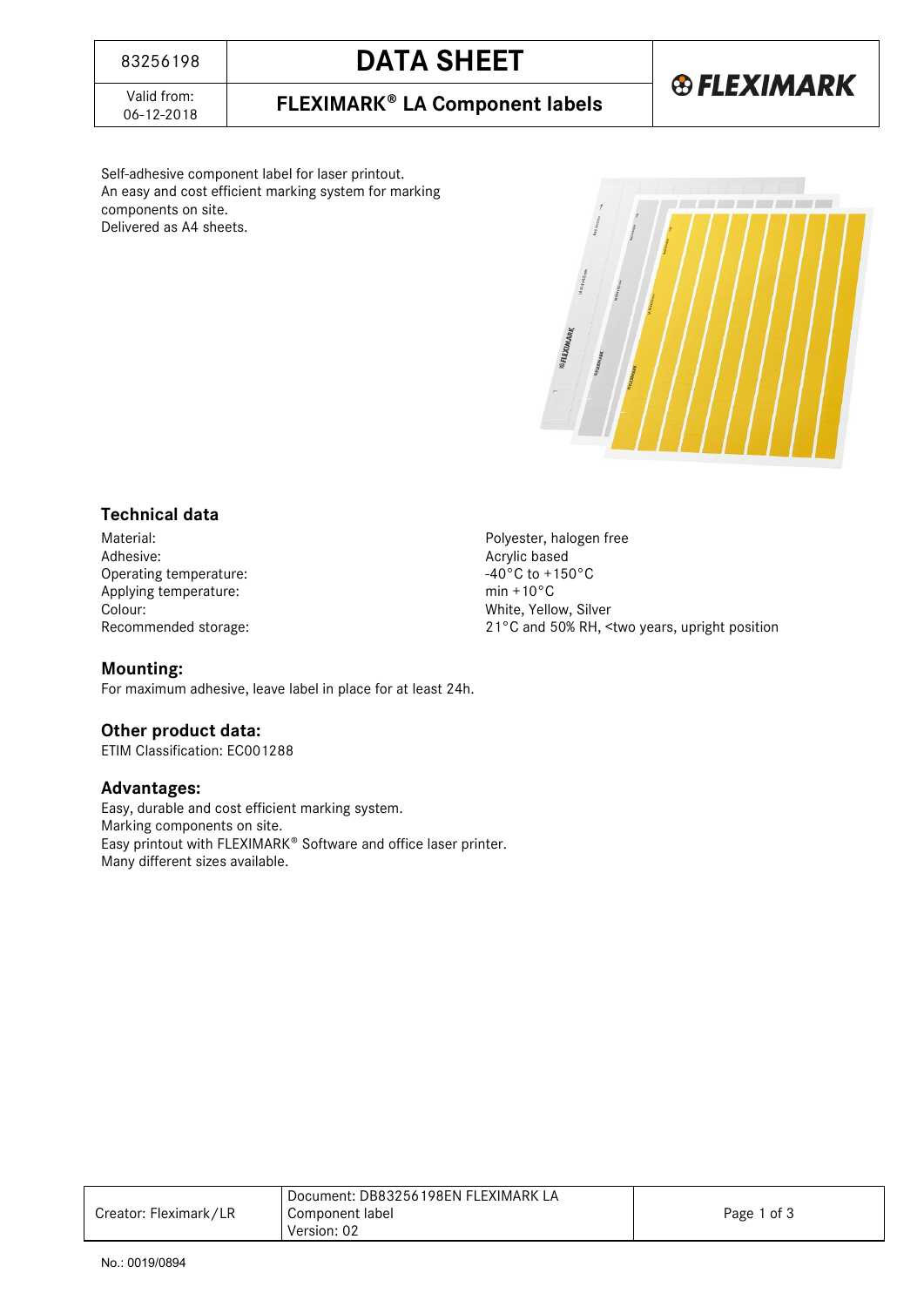# **DATA SHEET**

Valid from:<br>06-12-2018

## 06-12-2018 **FLEXIMARK LA Component labels**

### **Product data:**

| $E-nr$  | <b>LAPP</b> | <b>Article designation</b> | Size/     | Content/<br>Label<br>sheet |        | Sheets/ | PU           |
|---------|-------------|----------------------------|-----------|----------------------------|--------|---------|--------------|
|         | part no.    |                            | WxH mm    |                            |        | PU      |              |
| 2941301 | 83256198    | LA Label 7.0x8.0 WH        | 7x8       | 560                        | White  | 10      | $\mathbf{1}$ |
| 2941302 | 83256199    | LA Label 7.0x8.0 YE        | 7x8       | 560                        | Yellow | 10      | $\mathbf{1}$ |
| 2941517 | 83256200    | LA Label 7.0x8.0 SR        | 7x8       | 560                        | Silver | 10      | $\mathbf{1}$ |
| 2941485 | 83256227    | LA Label 11.0x8.0 WH       | 11x8      | 420                        | White  | 10      | $\mathbf{1}$ |
| 2941486 | 83256228    | LA Label 11.0x8.0 YE       | 11x8      | 420                        | Yellow | 10      | $\mathbf{1}$ |
| 2941487 | 83256229    | LA Label 11.0x8.0 SR       | 11x8      | 420                        | Silver | 10      | $\mathbf{1}$ |
| 2941488 | 83256230    | LA Label 12.0x6.0 WH       | 12x6      | 611                        | White  | 10      | $\mathbf{1}$ |
| 2941489 | 83256231    | LA Label 12.0x6.0 YE       | 12x6      | 611                        | Yellow | 10      | $\mathbf{1}$ |
| 2941490 | 83256232    | LA Label 12.0x6.0 SR       | 12x6      | 611                        | Silver | 10      | $\mathbf{1}$ |
| 2973560 | 83256203    | LA Label 15.0x6.0 WH       | 15x6      | 517                        | White  | 10      | $\mathbf{1}$ |
| 2973561 | 83256204    | LA Label 15.0x6.0 YE       | 15x6      | 517                        | Yellow | 10      | $\mathbf{1}$ |
| 2973562 | 83256205    | LA Label 15.0x6.0 SR       | 15x6      | 517                        | Silver | 10      | $\mathbf{1}$ |
| 2941491 | 83256233    | LA Label 16.0x8.0 WH       | 16x8      | 315                        | White  | 10      | $\mathbf{1}$ |
| 2941492 | 83256234    | LA Label 16.0x8.0 YE       | 16x8      | 315                        | Yellow | 10      | $\mathbf{1}$ |
| 2941493 | 83256235    | LA Label 16.0x8.0 SR       | 16x8      | 315                        | Silver | 10      | $\mathbf{1}$ |
| 2973563 | 83256206    | LA Label 16.9x7.0 WH       | 16,9x7    | 400                        | White  | 10      | $\mathbf{1}$ |
| 2973564 | 83256207    | LA Label 16.9x7.0 YE       | 16,9x7    | 400                        | Yellow | 10      | $\mathbf{1}$ |
| 2973565 | 83256208    | LA Label 16.9x7.0 SR       | 16,9x7    | 400                        | Silver | 10      | $\mathbf{1}$ |
| 2973566 | 83256209    | LA Label 16.9x9.0 WH       | 16,9x9    | 310                        | White  | 10      | $\mathbf{1}$ |
| 2973567 | 83256210    | LA Label 16.9x9.0 YE       | 16,9x9    | 310                        | Yellow | 10      | $\mathbf{1}$ |
| 2973568 | 83256211    | LA Label 16.9x9.0 SR       | 16,9x9    | 310                        | Silver | 10      | $\mathbf{1}$ |
| 2973569 | 83256212    | LA Label 20.0x8.0 WH       | 20x8      | 280                        | White  | 10      | $\mathbf{1}$ |
| 2973570 | 83256213    | LA Label 20.0x8.0 YE       | 20x8      | 280                        | Yellow | 10      | $\mathbf{1}$ |
| 2973571 | 83256214    | LA Label 20.0x8.0 SR       | 20x8      | 280                        | Silver | 10      | $\mathbf{1}$ |
| 2973572 | 83256215    | LA Label 25.0x12.0 WH      | 25x12     | 161                        | White  | 10      | $\mathbf{1}$ |
| 2973573 | 83256216    | LA Label 25.0x12.0 YE      | 25x12     | 161                        | Yellow | 10      | $\mathbf{1}$ |
| 2973574 | 83256217    | LA Label 25.0x12.0 SR      | 25x12     | 161                        | Silver | 10      | $\mathbf{1}$ |
| 2973575 | 83256218    | LA Label 25.6x10.0 WH      | 25,6x10   | 196                        | White  | 10      | $\mathbf{1}$ |
| 2973576 | 83256219    | LA Label 25.6x10.0 YE      | 25,6x10   | 196                        | Yellow | 10      | $\mathbf{1}$ |
| 2973577 | 83256220    | LA Label 25.6x10.0 SR      | 25,6x10   | 196                        | Silver | 10      | $\mathbf{1}$ |
| 2973578 | 83256221    | LA Label 46.9x9.0 WH       | 46,9x9    | 124                        | White  | 10      | $\mathbf{1}$ |
| 2973579 | 83256222    | LA Label 46.9x9.0 YE       | 46,9x9    | 124                        | Yellow | 10      | $\mathbf{1}$ |
| 2973580 | 83256223    | LA Label 46.9x9.0 SR       | 46,9x9    | 124                        | Silver | 10      | $\mathbf{1}$ |
| 2973581 | 83256224    | LA Label 56.0x21.8 WH      | 56x21,8   | 39                         | White  | 10      | $\mathbf{1}$ |
| 2973582 | 83256225    | LA Label 56.0x21.8 YE      | 56x21,8   | 39                         | Yellow | 10      | 1            |
| 2973583 | 83256226    | LA Label 56.0x21.8 SR      | 56x21,8   | 39                         | Silver | 10      | $\mathbf{1}$ |
| 2941494 | 83256236    | LA Label 80.0x7.5 WH       | 80x7,5    | 74                         | White  | 10      | $\mathbf{1}$ |
| 2941495 | 83256237    | LA Label 80.0x7.5 YE       | 80x7,5    | 74                         | Yellow | 10      | $\mathbf{1}$ |
| 2941496 | 83256238    | LA Label 80.0x7.5 SR       | 80x7,5    | 74                         | Silver | 10      | 1            |
| 2941497 | 83256239    | LA Label 30.5x12.7 WH      | 30,5x12,7 | 110                        | White  | 10      | 1            |
| 2941498 | 83256240    | LA Label 30.5x12.7 YE      | 30,5x12,7 | 110                        | Yellow | $10$    | 1            |
| 2941499 | 83256241    | LA Label 30.5x12.7 SR      | 30,5x12,7 | 110                        | Silver | 10      | 1            |
| 2941500 | 83256242    | LA Label 60.0x30.0 WH      | 60x30     | 27                         | White  | 10      | 1            |
| 2941501 | 83256243    | LA Label 60.0x30.0 YE      | 60x30     | 27                         | Yellow | 10      | 1            |
| 2941502 | 83256244    | LA Label 60.0x30.0 SR      | 60x30     | 27                         | Silver | 10      | 1            |

| Creator: Fleximark/LR | Document: DB83256198EN FLEXIMARK LA<br>Component label<br>Version: 02 | Page 2 of 3 |
|-----------------------|-----------------------------------------------------------------------|-------------|
|                       |                                                                       |             |